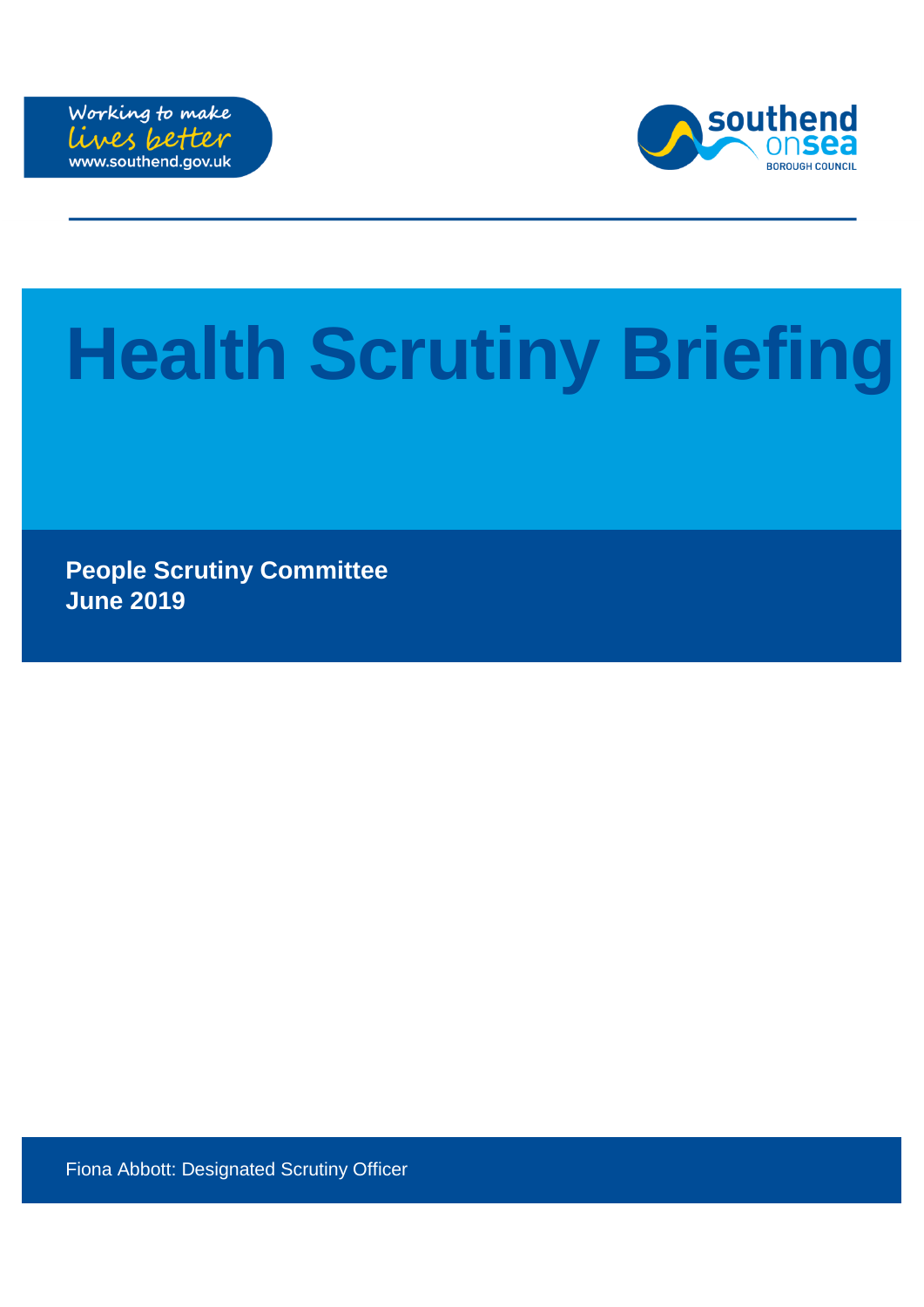# **Health Briefing**

# **Outline of paper**

- **1. Health and care system locally**
- **2. Constitution, terms of reference of Committee etc re the Health scrutiny function**
- **3. Joint arrangements**
- **4. Other changes / information**

# **1. Health and Care System Locally**

The *Health and Social Care Act 2012* brought about changes in the core structure of the NHS. The following publication ['A Councillor's guide to the](https://www.local.gov.uk/sites/default/files/documents/councillors-guide-health--3a1.pdf)  [health system in England'](https://www.local.gov.uk/sites/default/files/documents/councillors-guide-health--3a1.pdf) is still a useful reference document.

#### **1.1 NHS Southend Clinical Commissioning Group (CCG)**

NHS Southend CCG is a Clinical Commissioning Group in south Essex. A CCG is a group of GPs and clinicians which commissions (buys) health services for their local communities. NHS Southend CCG covers a population of approximately 185,000 in Southend, Leigh, Westcliff and Thorpe Bay with 35 member practices.

CCG's have a governing body that oversees the work of the CCG. Dr. Jose Garcia Lobera is the current Chair of NHS Southend CCG's Governing Body. The Accountable Officer is Terry Huff.

Between Southend CCG and Southend Council it has been agreed to commission health and care services collaboratively and in partnership where it makes sense to do so. Our commissioning function across both the CCG and the Council have, for the past 5 years, worked together with the single aim of delivering better health and care outcomes for the residents of Southend. Services are being configured across Southend to cover 4 Localities and alignment with the NHS's recently formed Primary Care Network (6 PCNs) and working across with neighbouring networks to maximize efficiency, improve access and share good practice.

The Integrated Commissioning Team is led by a jointly appointed Director level post who has accountability and responsibility both within the CCG and the council. Under the Care Act, the Director of Public Health is responsible for providing advice and support in the provision of all NHS healthcare service provision – *see section 4.2 below*.

The CCG Governing Body comprises GP's, a Lead Nurse, Hospital Doctors, Lay representative, a Local Authority Chief Officer and other health professionals, including the Director of Public Health. Southend CCG leads on the commissioning of acute hospital care for all CCG's in south Essex. Castle Point and Rochford CCG's leads on the commissioning of community services for the south Essex CCG's.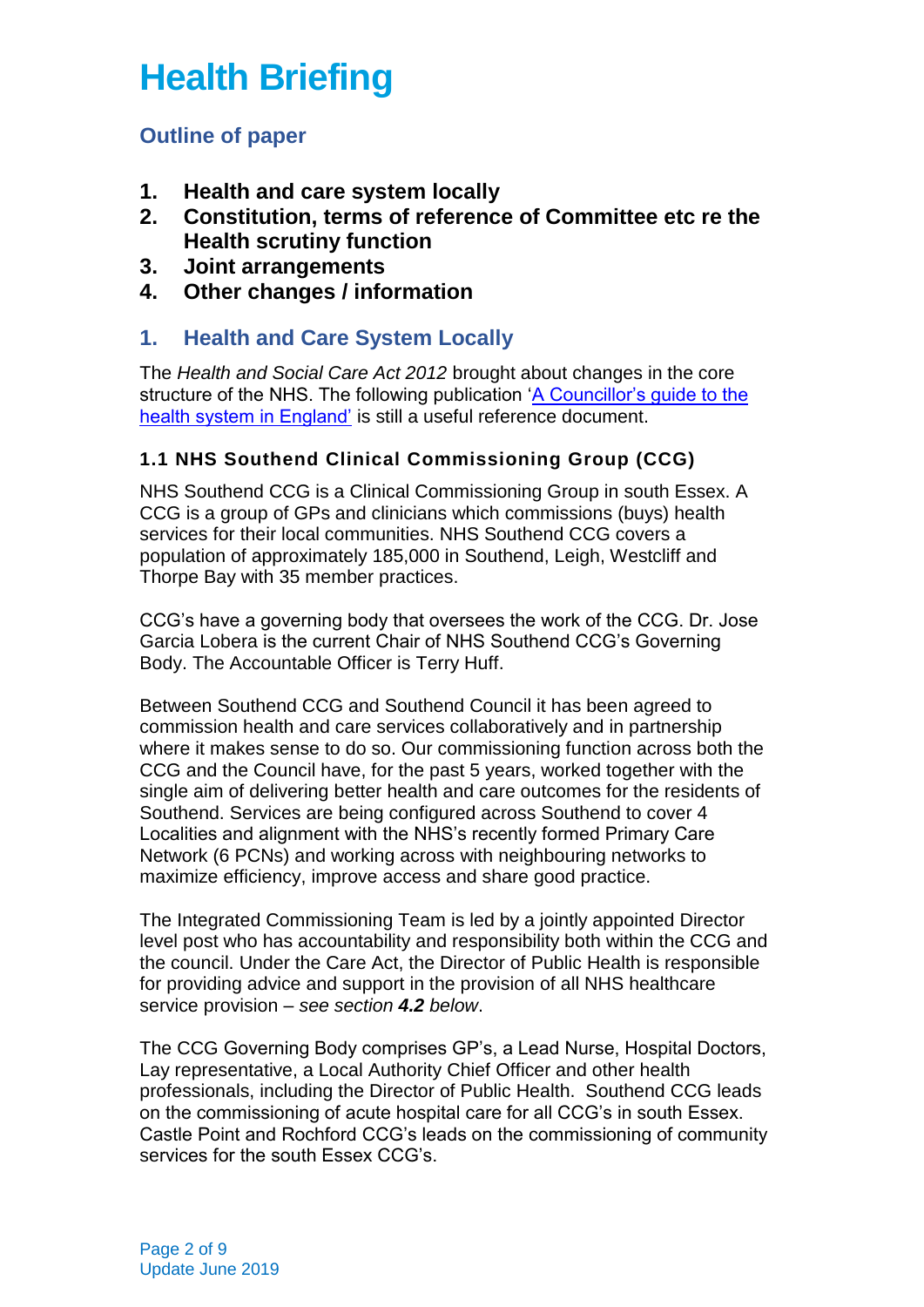CCGs can commission any service provider that meets NHS standards and costs. These can be NHS hospitals, social enterprises, charities, or private sector providers. However, they must be assured of the quality of services they commission, taking into account both [National Institute for Health and](http://www.nhs.uk/nhsengland/thenhs/healthregulators/pages/nice.aspx)  [Care Excellence \(NICE\)](http://www.nhs.uk/nhsengland/thenhs/healthregulators/pages/nice.aspx) guidelines and the [Care Quality Commission's](http://www.nhs.uk/NHSEngland/thenhs/healthregulators/Pages/carequalitycommission.aspx)  [\(CQC\)](http://www.nhs.uk/NHSEngland/thenhs/healthregulators/Pages/carequalitycommission.aspx) data about service providers.

In commissioning services CCG's must also take account the priorities set out in the Joint Strategic Needs Assessment and the Health and Wellbeing Strategy. [http://southendccg.nhs.uk](http://southendccg.nhs.uk/)

The key objectives are personalisation, integration, and 'right care first time'.

#### **1.2 Mid and South Essex STP Joint Committee**

The Sustainability Transformation Partnership (STP) Joint Committee is a meeting of the Clinical Commissioning Groups in mid and south Essex which is held in public and presided over by an independent Chair. This Committee is made up of the GP Chairs and Accountable Officers from each of the five Clinical Commissioning Groups. *See also 3 below*.

#### **1.3 East of England Ambulance Service**

Created in 2006 and covers the 6 counties in the East of England area. Its role is to provide high quality emergency, urgent and primary care services. The service provides GP out of hour's primary care in Norfolk and parts of Essex. The interim Chief Executive Officer is Dorothy Hosein. <http://www.eastamb.nhs.uk/>

#### **1.4 Mental Health Services – EPUT**

Essex Partnership University Trust (EPUT) provides community health and learning disability services (e.g. district nursing) for a population of approx. 2.5 million people throughout Bedfordshire & Luton and Essex.

The Chief Executive is Sally Morris<http://www.eput.nhs.uk/>

# **1.5 Southend University Hospital Foundation NHS**

The Trust provides a comprehensive range of acute services including medical and surgical specialties. The Trust is working collaboratively across Mid Essex, Basildon and Southend and moving towards the merger of the three Trusts.

The Chief Executive is Clare Panniker and the Managing Director is Yvonne Blucher<http://www.southend.nhs.uk/>

#### **1.6 NHS England and NHS Improvement – East of England**

From 1st April 2019, NHS England and NHS Improvement aligned to operate as a single organisation. NHS England and NHS Improvement – East of England is one of 7 regional teams that support the commissioning of high quality services and directly commission primary care and specialised services at a local level across England.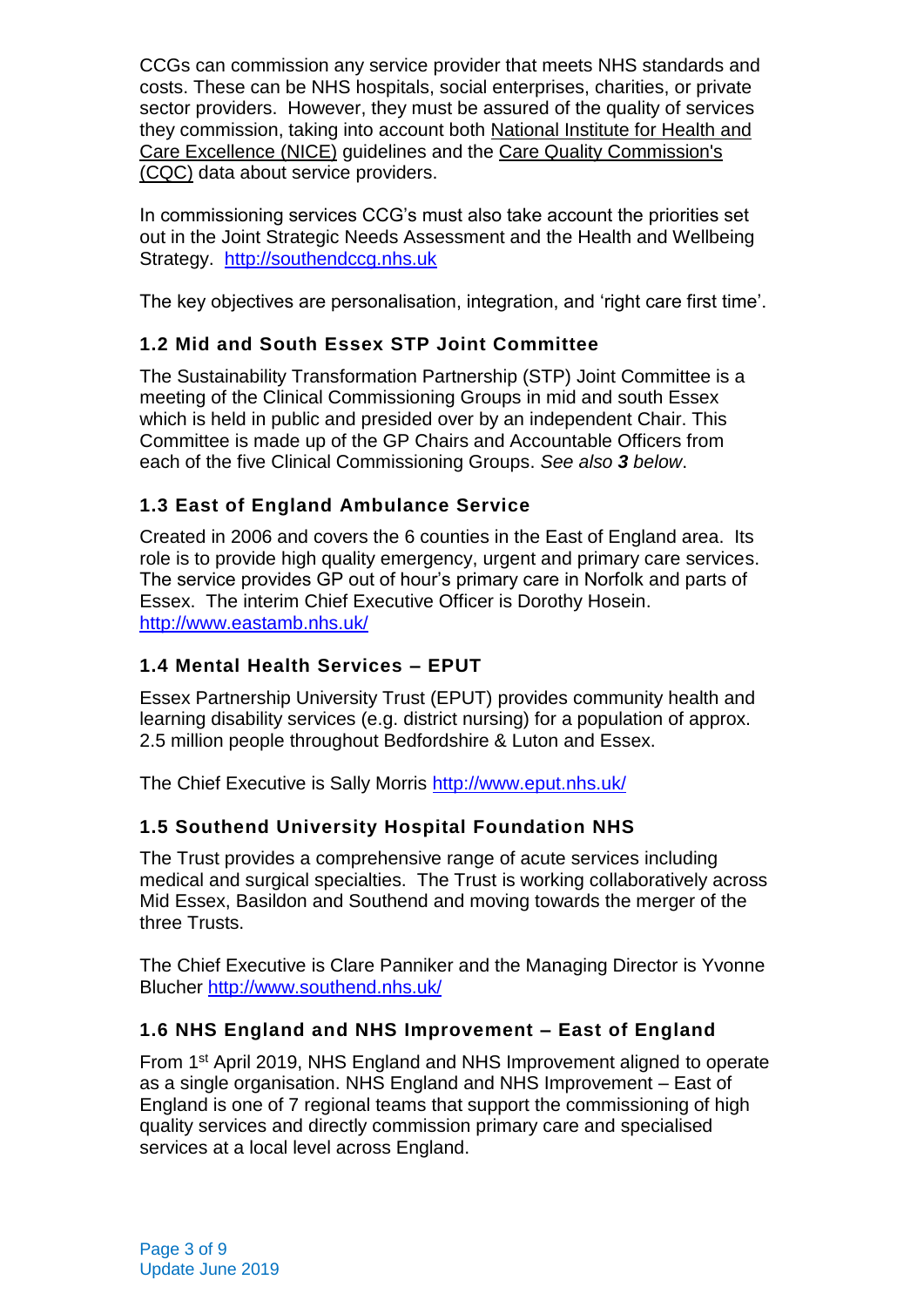The East of England Regional Director is Ann Radmore <https://www.england.nhs.uk/east-of-england/>

#### **1.7 Health and Wellbeing Board**

Every 'upper tier' local authority has a statutory health and wellbeing board to act as a forum for local commissioners across the NHS, social care, public health and other services. The boards are intended to:

- increase democratic input into strategic decisions about health and wellbeing services.
- strengthen working relationships between health and social care.
- encourage integrated commissioning of health and social care.

The HWB is mandated to produce a Joint Strategic Needs Assessment (JSNA) and a Joint Health and Wellbeing Strategy.

The Chair of the Board is the Executive Councillor Cllr Trevor Harp.

For further information on the work of the Board go to the following link [https://www.southend.gov.uk/info/200233/health\\_and\\_wellbeing/468/health\\_](https://www.southend.gov.uk/info/200233/health_and_wellbeing/468/health_and_wellbeing_board) [and\\_wellbeing\\_board](https://www.southend.gov.uk/info/200233/health_and_wellbeing/468/health_and_wellbeing_board)

#### **1.8 Healthwatch Southend**

Healthwatch is the organisation which acts as the people's champion for health and social care issues. Healthwatch Southend provides information and advice on health and social care, offers health complaints information and advocacy and uses public opinion to help improve local health and social care services.

Jean Broadbent, Healthwatch Southend Manager is a non-voting member on the Scrutiny Committee. <http://www.healthwatchsouthend.co.uk/>

#### **1.9 NELFT**

NELFT NHS Foundation Trust provides community health and mental health services in Southend, Essex and across north east London. As part of an Essex – wide collaboration they provide emotional wellbeing and mental health services for children and young people in Southend.

# **2. Current legal framework, Constitution, terms of reference of Committee etc re the Health scrutiny function**

**2.1** The People Scrutiny Committee discharges the health scrutiny function<sup>1</sup> conferred by the Health & Social Care Act 2012 - (The Local Authority (Public Health, Health & Wellbeing Boards and Health Scrutiny) Regulations 2013).<sup>2</sup>

<sup>-</sup> $<sup>1</sup>$  In some local authorities, the Committee with the health scrutiny function is often</sup> referred to as the 'Health Overview & Scrutiny Committee' or 'HOSC'.

<sup>&</sup>lt;sup>2</sup> Statutory Guidance to accompany the Regulations was published in June 2014 – see [DoH Guidance](https://www.gov.uk/government/uploads/system/uploads/attachment_data/file/324965/Local_authority_health_scrutiny.pdf)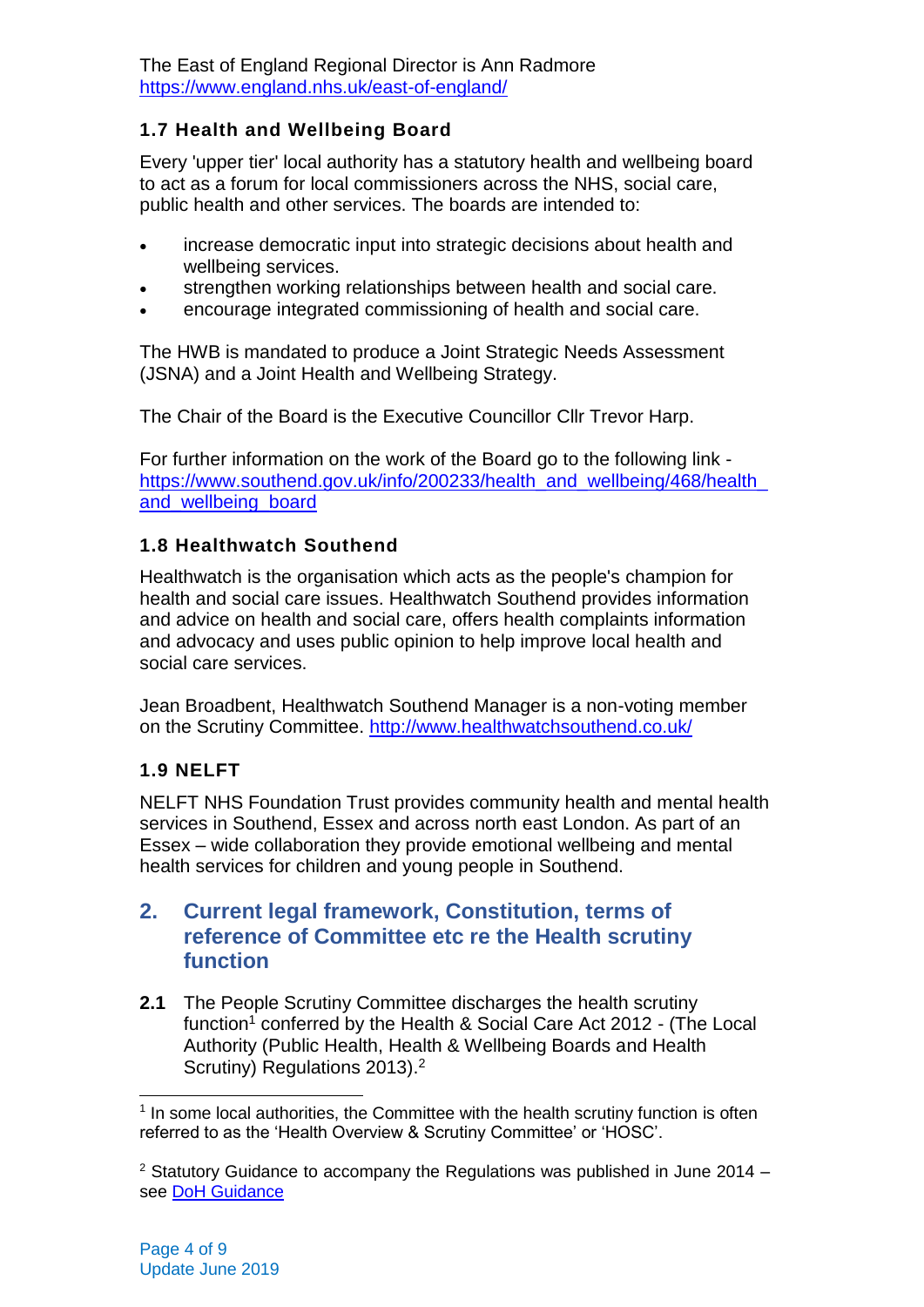- **2.2** The Scrutiny Committee has specific powers and roles including:
	- $\cdot$  to review and scrutinise the operation of the health service in its area, and to make reports and recommendations to NHS bodies and non-NHS organisations when commissioned to do so by e.g. by Clinical Commissioning Groups, in respect of that review and scrutiny;
	- $\triangle$  the right to refer to the Secretary of State any substantial variations of NHS services that are not in the interests of local people, or where the consultation has been inadequate;
	- $\triangle$  the right to establish joint health scrutiny committees to consider issues of concern to two or more existing health scrutiny committees.
- **2.3** Health bodies are required: to provide information, make arrangements for officers to attend health scrutiny committee meetings and answer questions, respond in writing to health scrutiny committee reports, and consult the health scrutiny committees at an early stage on any plans for substantial variations or developments of health services.
- **2.4** The Scrutiny Committee is also responsible for
	- All Child and Adult Education
	- Youth Services
	- Children's Social Services
	- Adult Social Services
	- Health scrutiny role
	- Public Health
	- Commissioning/Procurement for Children, Adults and Public Health
- **2.5** The Committee has specialist co-opted members and observers that bring additional expertise and experience. There are 7 co-opted members on the Committee - two Diocesan representatives with voting rights on education matters, two elected parent governor representatives with voting rights on education matters, three nonvoting members representing the Southend Association of Voluntary Services (SAVS), Healthwatch Southend and Southend Carers'. In addition there are two observers representing the Youth Council.
- **2.6** The People Scrutiny Committee has agreed protocols with Healthwatch Southend, NHS Southend CCG and the Health & Wellbeing Board and these will be refreshed soon.

# **3. Joint Arrangements**

- **3.1** Where an NHS body consults more than one local authority on a proposal for substantial development of the health service or a substantial variation in the provision of such a service, those authorities are required to appoint a joint committee for the purposes of the consultation. Only that joint committee may:
	- Make comments on the proposal to the NHS body;
	- Require the provision of information about the proposal;
	- Require an officer of the NHS body to attend before it to answer questions in connection with the proposal.

Page 5 of 9 Update June 2019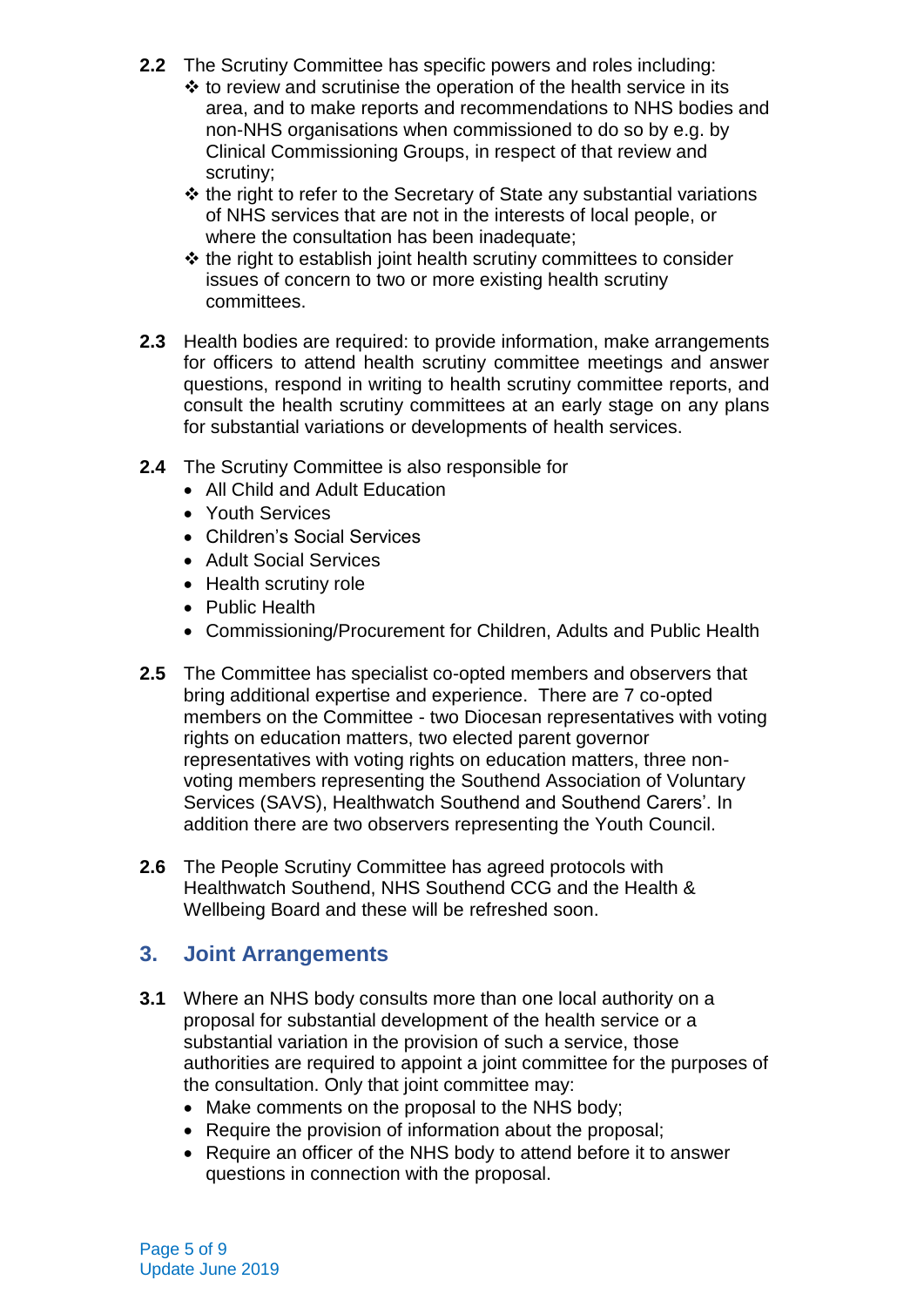- **3.2** A Joint Committee has been established comprising Essex, Thurrock and Southend Councils, to be the scrutiny consultee for a formal public consultation launched by the Mid and South Essex Sustainability and Transformation Partnership (STP) for various proposed service changes. *See also 4.1 below.* To date, Southend has acted as the lead authority to the Joint Committee.
- **3.3** Since early 2018 the Committee has held four meetings in public and a number of private briefings. The papers for the formal meetings can be [accessed here](https://southendintranet.moderngov.co.uk/ieListMeetings.aspx?CommitteeId=422).
- **3.4** The Joint Committee had been intending to continue to look at issues and planning beyond the formal consultation. However, the STP plans have now been referred separately to the Secretary of State by Southend-on-Sea Borough Council and Thurrock Council, and as a consequence, the Joint Committees' work is currently has been paused.
- **3.5** In early March officers contacted the Department of Health and Social Care for an update on the Council's referral to the Secretary of State. We were advised that the referral is still with Minister for consideration and as the Thurrock HOSC referral relates to the same STP, the 2 referrals have been sent to Ministers together.
- **3.6** On 6<sup>th</sup> June 2019 the Secretary of State advised the Chair that he has written to the Independent Reconfiguration Panel (IRP) requesting that the Panel review both the Thurrock and Southend referrals and to send a response back to the Secretary of State by 19th July 2019. The Secretary of State has noted that the IRP may well advise that a full review of the Mid and South Essex STP is necessary. *See also 4.9 below.*
- **3.7** The Regional Health Scrutiny Chairs Forum is an informal body which can discuss NHS service developments or variations at a regional level – membership comprises the health scrutiny chairs from the regions county & unitary councils. There is also an officer support group<sup>3</sup>.

# **4. Other information**

**4.1** Mid and South Essex STP:- The Mid and South Essex STP brings together all health and care organisations to work on a single plan to respond to the rising number of people who need health and care services. [https://www.england.nhs.uk/integratedcare/stps/view](https://www.england.nhs.uk/integratedcare/stps/view-stps/mid-and-south-essex/)[stps/mid-and-south-essex/](https://www.england.nhs.uk/integratedcare/stps/view-stps/mid-and-south-essex/)

The STP's Clinical Cabinet has a responsibility to instigate and drive collaborative work across the system to enhance our prevention programmes.

 $\overline{a}$ <sup>3</sup> Fiona Abbott is a member of the officer group.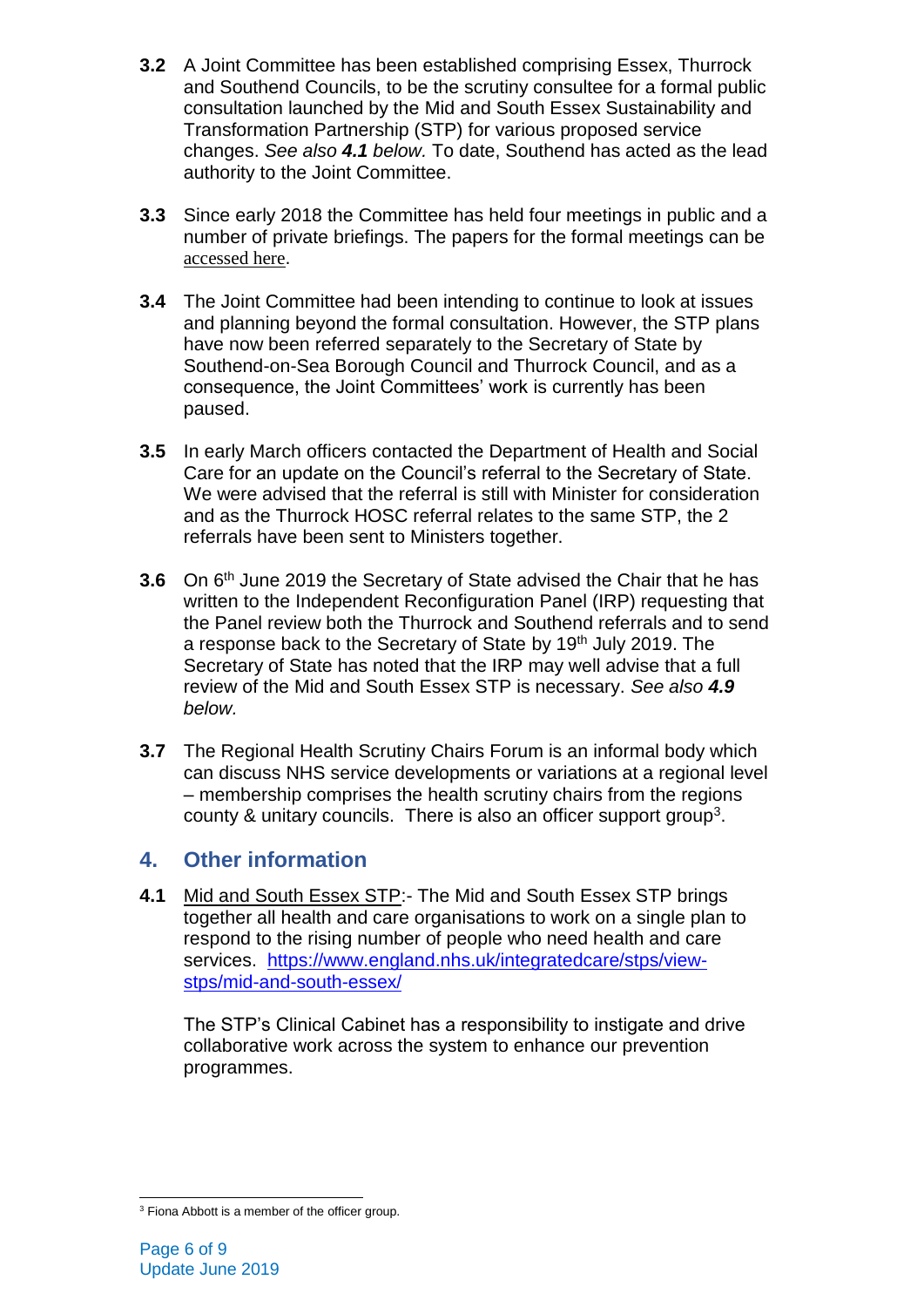The Mid and South Essex STP is made up of the following health and care organisations:

#### **NHS Clinical Commissioning Groups (CCGs), which plan and buy your healthcare with an annual allocation of funds from the Government**

- Basildon and Brentwood CCG
- Castle Point and Rochford CCG
- Mid Essex CCG
- Southend CCG
- Thurrock CCG

The CCGs work closely with GP practices, pharmacies, social care and voluntary services in the area.

#### **Local authorities, which provide social care and commission services from care agencies, care homes and voluntary services**

- Essex County Council
- Southend-on sea Borough Council
- Thurrock Council

#### **Organisations, which provide services commissioned by CCGs**

- Basildon and Thurrock University Hospitals NHS Foundation Trust, which provides services from Basildon and Orsett **Hospitals**
- Mid Essex Hospital Services NHS Trust, which provides services from Broomfield Hospital in Chelmsford and Braintree Community Hospital
- Southend University Hospital NHS Foundation Trust, which provides services from Southend Hospital
- East of England Ambulance Service NHS Trust

#### **Organisations, which provide services commissioned by CCGs and local authorities**

- Essex Partnership University NHS Foundation Trust, which provides community services, adult mental health services and inpatient children's mental health services
- North East London NHS Foundation Trust (NELFT), which provides community services and children's community mental health services
- Provide, which provides community and social care services

#### **Planners and regulators**

- Local independent watchdog bodies Healthwatch Essex, Healthwatch Southend and Healthwatch Thurrock
- NHS England specialised commissioning, which buys the most specialised services for the whole of the midlands and east region
- Health Education England, which is responsible for the development of the NHS workforce
- NHS England and NHS Improvement, the national regulators of the NHS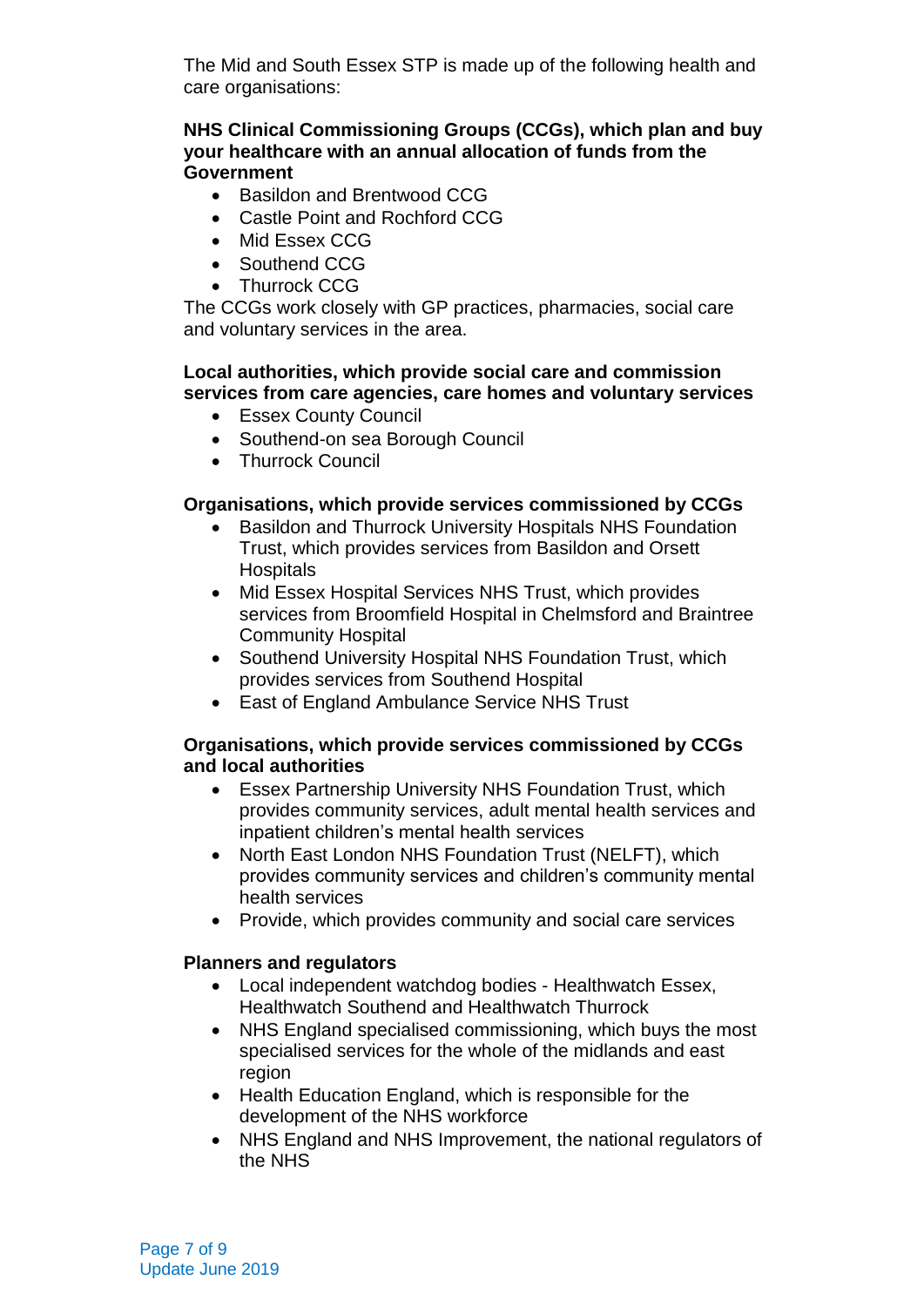**4.2** Public Health:- In addition to their duties in co-creating the Joint Strategic Needs Assessment and Joint Health and Wellbeing Strategy through the Health and Wellbeing Board, the local authority is responsible for hosting the core public health function and the commissioning of public health services, some of which are mandatory services.

The Health and Social Care Act 2012 gave local authorities a duty to improve the health of their population. There are a number of steps and services that have been mandated:

- Steps must be taken to protect the health of the local population
- Ensuring provision of specialist public health advice to NHS Commissioners – this is referred to as the Core Public Health **Offer**

The mandated services that must be commissioned are:

- Sexual health services with appropriate access (including testing and treatment for sexually transmitted infections, contraception outside of the GP contract, and sexual health promotion and disease prevention)
- The National Child Measurement Programme (which involves the weighing and measuring of children in reception and year 6)
- NHS Health Check assessments (which assesses risk of heart disease, stroke and chronic kidney disease in people aged 40- 74 who don't already have cardiovascular disease).

From 1 October 2015, local authorities took over the responsibility for commissioning public health services for children aged 0-5 years. This includes health visiting and Family Nurse Partnership targeted services for teenage mothers. The following five universal checks are mandated:

- antenatal health promoting visits
- new baby review
- six to eight week assessment of the baby
- one year assessment
- two to two and a half year review
- **4.3** Ofsted:- Ofsted is the Office for Standards in Education, Children's Services and Skills. Ofsted inspect services providing education and skills for learners of all ages. It also inspects and regulates services that care for children and young people. Ofsted report directly to Parliament and are independent and impartial. <https://www.gov.uk/government/organisations/ofsted/about>
- **4.4** The Secretary of State for Health and Social Care:- The Secretary of State for Health has ultimate responsibility for the provision of a comprehensive health service in England and ensuring the whole system works together to respond to the priorities of communities and meet the needs of patients.